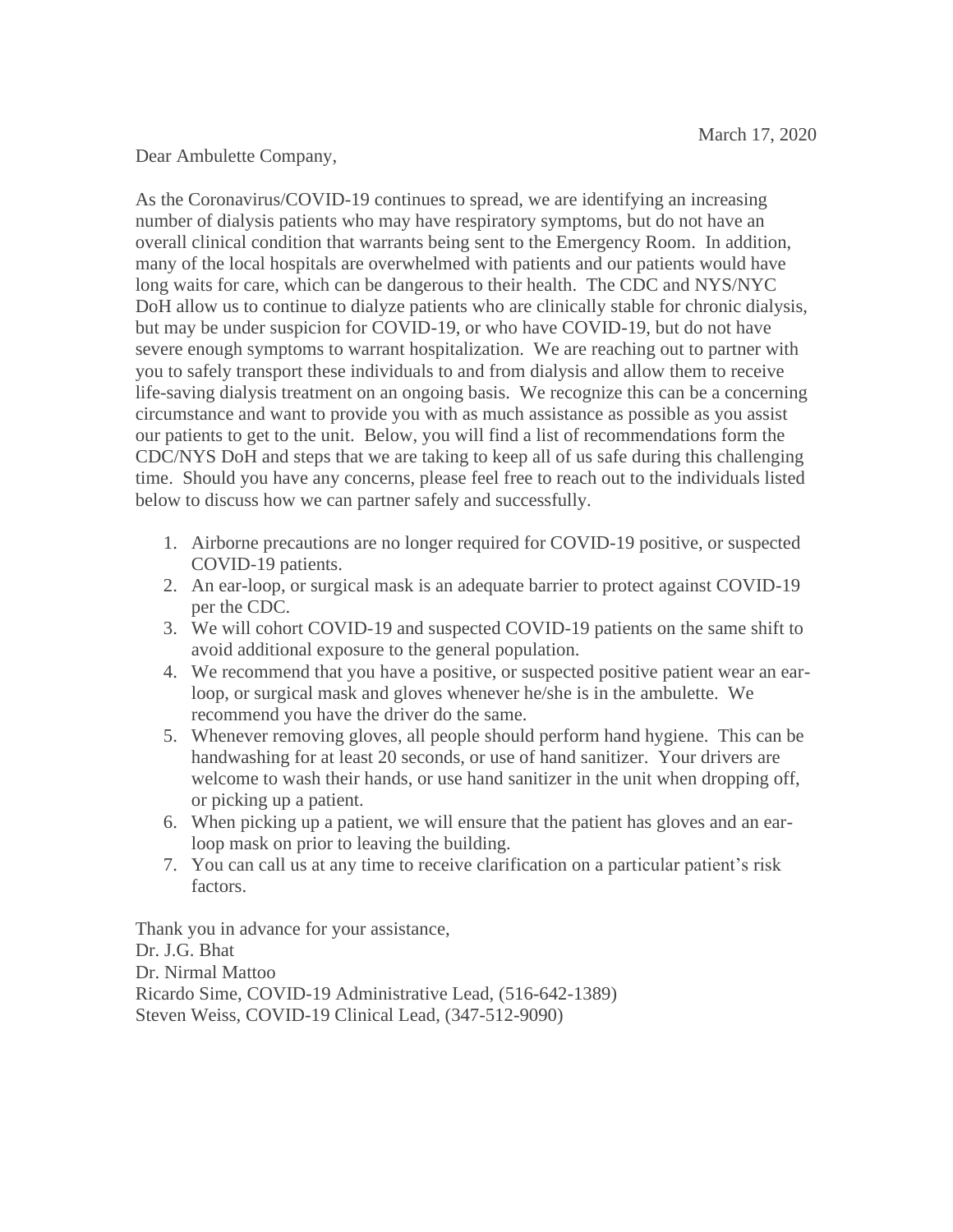# Information about Coronavirus/COVID-19

# **What is coronavirus?**

Coronaviruses are a large family of viruses that are common in people and many different species of animals. COVID-19 Novel (meaning "new") coronavirus is a virus strain that has only spread in people since December 2019. There are thousands of confirmed cases in the world and additional cases being identified in a growing number of countries internationally, including the United States.

# **How does novel coronavirus spread?**

The virus that causes COVID-19 probably emerged from an animal source, but now is spreading from person to person. Since this virus is very new, health authorities continue to carefully watch how this virus spreads. Other coronaviruses spread from an infected person to others through:

- The air by coughing and sneezing
- Close personal contact, such as touching or shaking hands
- Touching an object or surface with the virus on it, then touching your mouth, nose, or eyes

# **How can I prevent getting novel coronavirus?**

Currently there are no vaccines available to prevent novel coronavirus infections. Steps you can take to prevent spread of flu and the common cold will also help prevent coronavirus:

- Wash hands often with soap and water for at least 20 seconds. If not available, use hand sanitizer that contains at least 60% alcohol.
- Avoid touching your eyes, nose, or mouth with unwashed hands
- Avoid close contact with people who are sick
- Stay home while you are sick, except dialysis, and avoid contact with others
- Cover your mouth and nose with a tissue or sleeve when coughing or sneezing
- Clean and disinfect frequently touched objects and surfaces

### **How severe is novel coronavirus?**

People infected have had illness that has ranged from mild (like a common cold) to severe pneumonia that requires medical care in a hospital. So far, deaths have been reported mainly in older adults who had other health conditions.

### **What are the symptoms?**

People who have been diagnosed with novel coronavirus have symptoms that may appear in as few as two days or as long as 14 days after exposure to the virus. Symptoms may include fever, cough, and shortness of breath.

### **How is novel coronavirus treated?**